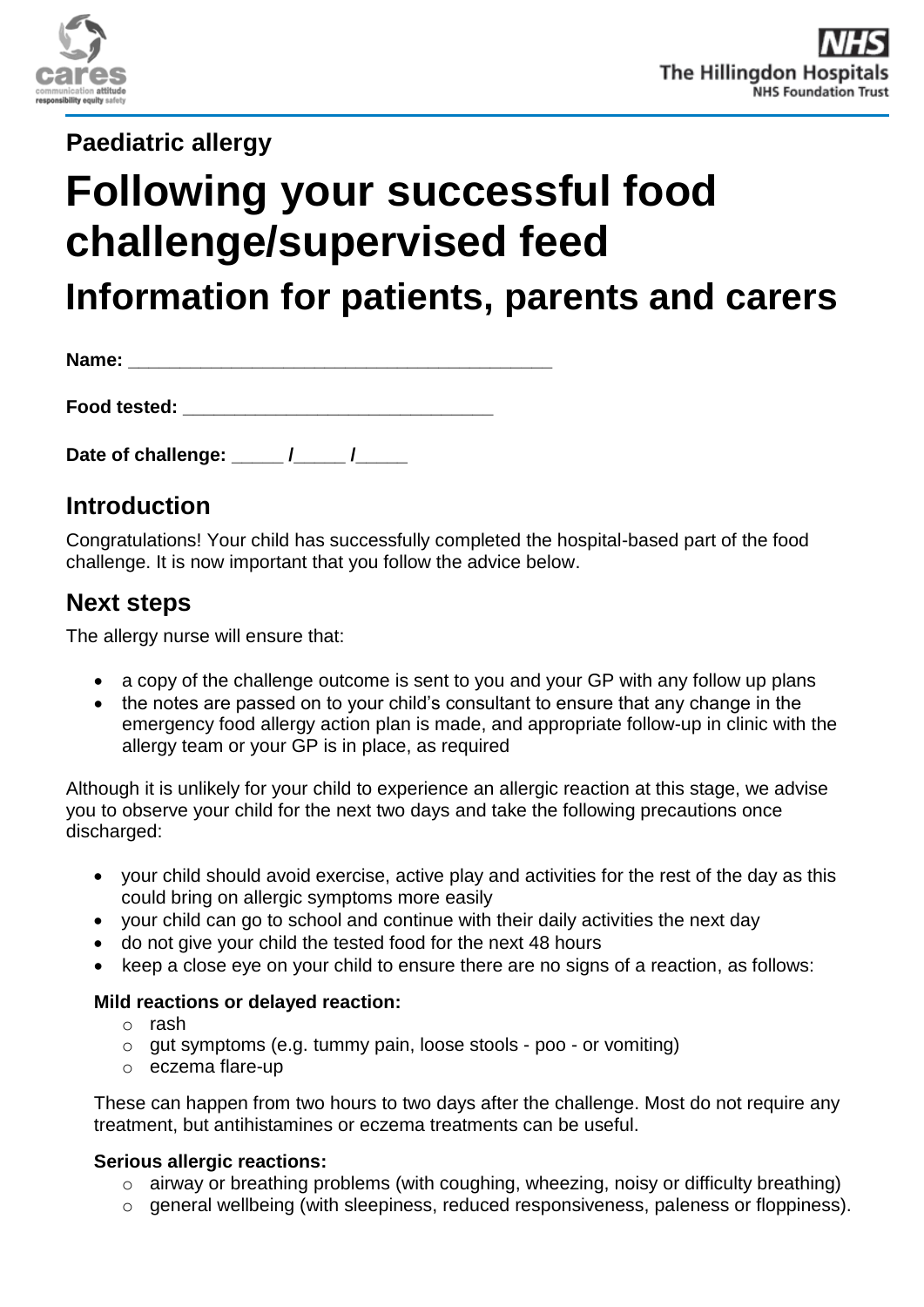In the very unlikely event of this happening, please follow your child's emergency allergy action plan (if they have one), or call 999 to get an ambulance and immediate medical support.

## **Introducing the food into your child's diet:**

If, as expected, your child has not experienced any allergic symptoms for two days after their food challenge, they are no longer allergic to it. It is essential to introduce this food into your child's diet in normal portions regularly (at least twice a week with no gaps of two weeks or more). Significant delays in regular introduction can sometimes result in the allergy returning.

# **What should I do in an emergency?**

In the very unlikely event of your child having a serious allergic reaction, please follow your child's emergency food allergy **action plan** (if available) and **call 999** to get an ambulance and immediate medical support.

## **Who to contact with queries or concerns**

## **Paediatric allergy nurses (for allergy-related health queries)**

E-mail: [thh-tr.PaedAllergy@nhs.net](mailto:thh-tr.PaedAllergy@nhs.net)

Call: 01895 279721

## **Paediatric allergy secretary (for letters/treatment plan/appointment queries)**

Call: 01895 238282 extension 2932

E-mail: Kerry.mills1@nhs.net

## **Paediatric day care unit**

Call: 01895 279245 or 01895 279530